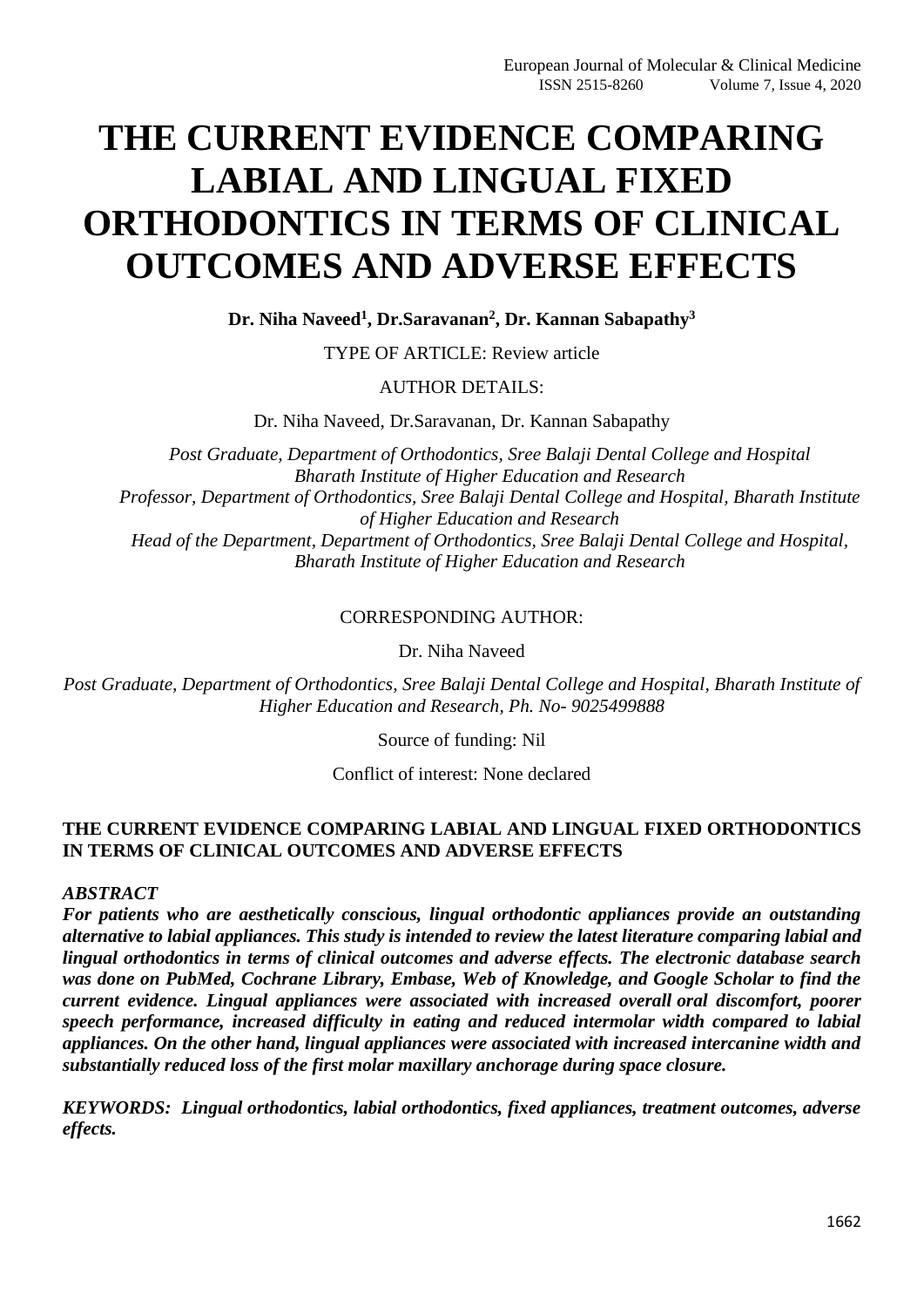#### **1. INTRODUCTION**

Traditionally, orthodontic appliances have been fixed on the labial or buccal surface of the teeth (labial fixed appliances). Over the years, the rapidly increasing number of adult patients [1] seeking orthodontic care and their greater aesthetic demands [2] have resulted in the development of numerous aesthetic treatment alternatives, including aesthetic brackets, clear aligners, and appliances fixed on the lingual or palatal surface of the teeth (lingual fixed appliances). Lingual orthodontics began in the 1970's when lingual brackets were first used by Fujita in Japan and Kurtz in the USA. [3][4] As lingual brackets were invisible it made a spectacular debut. An electronic review of the literature was conducted to distinguish the fixed lingual orthodontics with labial orthodontics in terms of treatment outcomes and adverse effects. The electronic data search was conducted on PubMed, Cochrane library, Embase, Web of Knowledge, and Google Scholar.

#### **2. CLINICAL OUTCOMES:**

According to most studies [5][6][7], the centre of resistance (Cr) in a single rooted tooth is 24% to 55% of the root length from the alveolar crest. The relationship between the location of the Cr and the positioning of the brackets (buccal or lingual) directly affects the magnitude and direction of the moments produced by the forces applied. Often a critical factor in fixed-appliance therapy is frictional resistance. Typically, the arch wires in lingual orthodontics are smaller in diameter than those used in labial orthodontics. Using smaller arch wires produces less friction in lingual orthodontics and therefore less torque control, although in the presence of a small inter bracket gap the wire engages. [8]

#### • **MOVEMENTS IN THE SAGITTAL DIRECTION:**

The direction of force applied in both systems, lingual and labial orthodontics, passes relatively far from the centre of the resistance, and thus a moment is created. The moment tends to move the crown in the direction of the force and the apex in the opposite direction . There is no distinction between the two systems, in this context. The sagittal force also creates a moment in the buccal– lingual direction, which tends to rotate the tooth. In labial orthodontics, the force vector passes labial/buccal to the Cr, and in lingual orthodontics, it passes lingual to it. Therefore, the directions of these rotations are opposite. For example, retracting a premolar in labial orthodontics will tend to rotate the tooth in a distal– lingual direction. In lingual orthodontics, the same retraction will create a mesial–lingual rotation of the tooth. [9]

# • **MOVEMENTS IN THE VERTICAL DIRECTION:**

The distance between a lingual bracket and the Cr in the sagittal plane is far shorter than that between a labial bracket and the Cr. The lingual bracket is located closer to the centre of resistance of the tooth than is found with the labial bracket position. Hence the magnitude of moment in lingual orthodontics is much smaller than labial orthodontics for forces in vertical direction therefore, pure intrusion movement in lingual orthodontics will be closer to bodily movement than in labial orthodontics. [9]

# • **MOVEMENTS IN THE TRANSVERSE DIRECTION:**

Clinically, expansion is easier in lingual orthodontics than in labial orthodontics, due to the posterior disocclusion caused by the anterior bite plane and the equilibrium change in lingual orthodontics between the tongue and the lips. [9]

There are numerous studies which compare labial and lingual orthodontics. In Gorman et al's [10] study, 120 patients treated in three dental clinics, were divided into six groups according to the orthodontic technique used (labial or lingual) and the dental clinic where treatment was provided. All measurements were made pre-treatment and post-treatment. No statistically significant differences were recorded in treatment results between labial and lingual appliances. The significant differences in results were found only when the cases were grouped with respect to practitioner or extraction pattern, rather than the type of appliance used.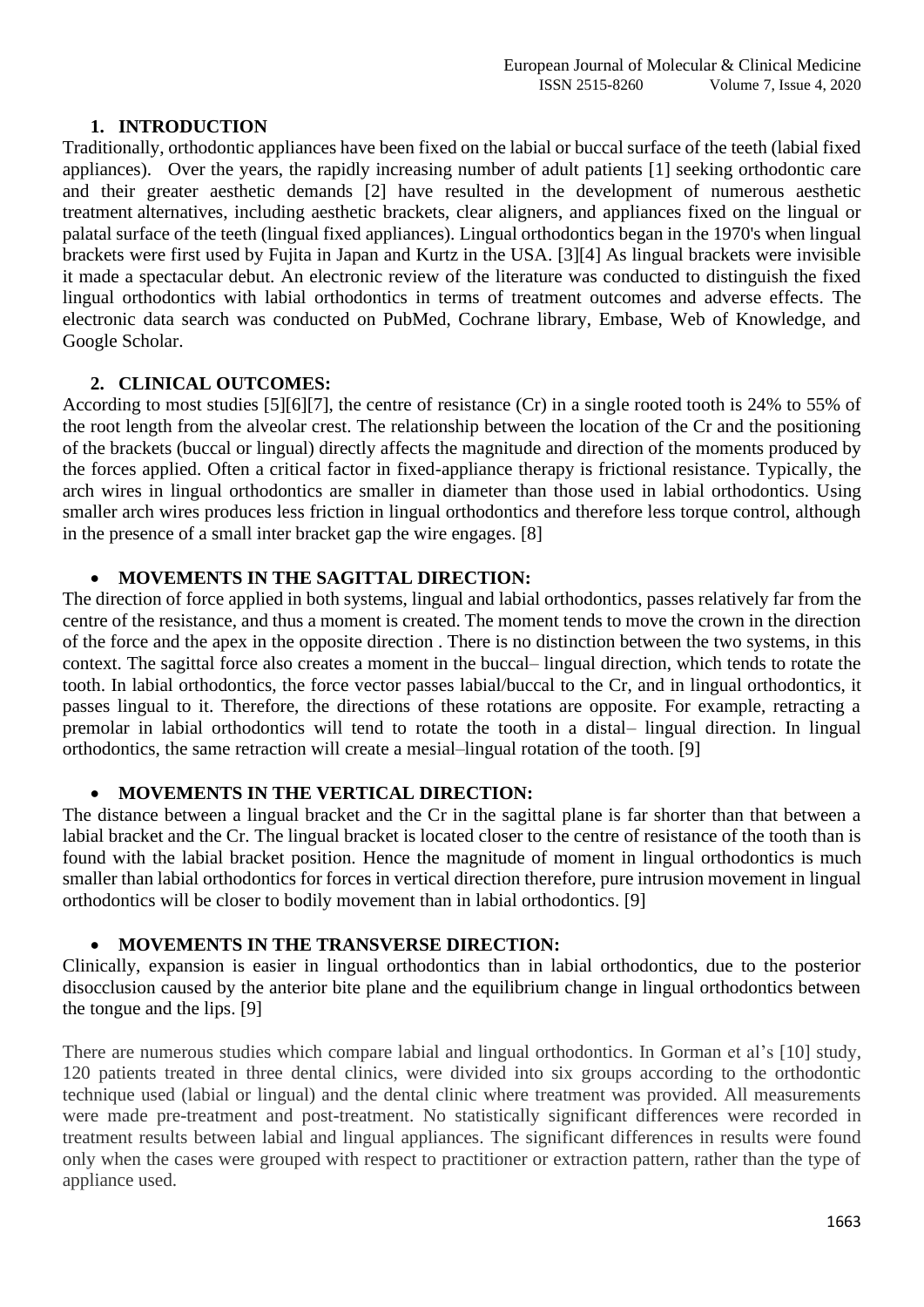One study by Fulmer et al [11] evaluated four clinical scenarios (bite opening, incisor inclinations and torque control, incisor intrusion and soft-tissue profile) in 36 patients subjected to lingual orthodontic treatment. These authors found lingual appliances to cause clockwise mandibular rotation due to intrusion of incisors and extrusion of molars.

In 2010, Alexander Harry Pauls conducted a retrospective study of 25 patients with customised Incognito® brackets to show the likelihood of achieving the target of the therapeutic setup in actual therapy. Using a 3D printer, the clinical setup casts and final treatment casts were digitalised and then the scans superimposed. In the three spatial dimensions the differences in rotation and translation of each tooth were determined. The front teeth display variations in rotations of  $< 4.6$  ° and under 0.5 mm in translations. Using individualised brackets, the final outcomes after lingual orthodontic treatment correspond satisfactorily with the therapeutic setups.[12]

Fillion et al outlined the clinical benefits of the fully customizable lingual bracket and archwire system, known as the Orapix digital system. Brackets are located very close to the lingual surface of incisors in this bracket system and thus have enhanced 3D control. High precision and completely customized brackets and archwires are found to provide ideal clinical positions of teeth as defined on the digital virtual setup. [13]

Another research in 2011 by Grauer and Proffit analyzed accuracy in tooth positioning with fully designed appliance (Incognito<sup>™)</sup>. For this study, dental casts of 94 patients were scanned. The results of this study showed that fully customised appliances (Incognito<sup>™</sup>) were successful in achieving the intended treatment goals in the initial virtual digital setup except for the planned arch expansion and the inclination of the second molar. [14]

Mistakidis et al. published their first systematic review of the clinical outcome of lingual orthodontics to evaluate the data available on the efficacy of lingual orthodontic treatment and other associated clinical parameters such as anterior teeth position, lower intercanine width, lower incisor proclination in lingual technique + Herbst appliance, deviations in peer assessment rating (PAR) scores, anchorage loss, lower incisors crowding, WSLs, accidental brackets debonding, and treatment duration. The results of this systematic review were positive regarding the clinical outcomes, particularly of lingual orthodontic treatment especially the achievement of individualised treatment goals and also the reduction of decalcifications on the bonded surfaces of the teeth. [15]

According to the metanalysis by Papageorgiou et al. [16], treatment with lingual appliances was associated with a marked increase in the intercanine width and a decrease in intermolar distance. This is possibly due to the prominent premolar offset built into the lingual wire, along with the limited interbracket distance in the anterior region [17]. A possible explanation for the decrease in intermolar distance might be because the lingual appliances causing irritation to the tongue, move it to a more posterior and inferior position, and thereby affecting the equilibrium of forces at the posterior teeth [17]. When compared with patients fitted with labial appliances, lingual appliances were associated with significantly less sagittal anchorage loss of the first maxillary molar after retraction to close first premolar extraction spaces. This could be possible due to smaller arch perimeter, with lingual appliances leading to higher wire rigidity and better anchorage control during retraction and increased anchorage value of the posterior teeth as a result of closeness of the lingual brackets to the center of resistance of the tooth which leads to cortical bone anchorage as a result of buccal root torque and distal rotation of the molar crown. [18][19][20]

# **3. ADVERSE EFFECTS**

Recently published systematic reviews and RCTs have analysed various adverse effects like speech, pain, eating difficulties, WSLs, oral hygiene, and periodontal status related to fixed lingual orthodontics and have compared these with that of fixed labial appliance.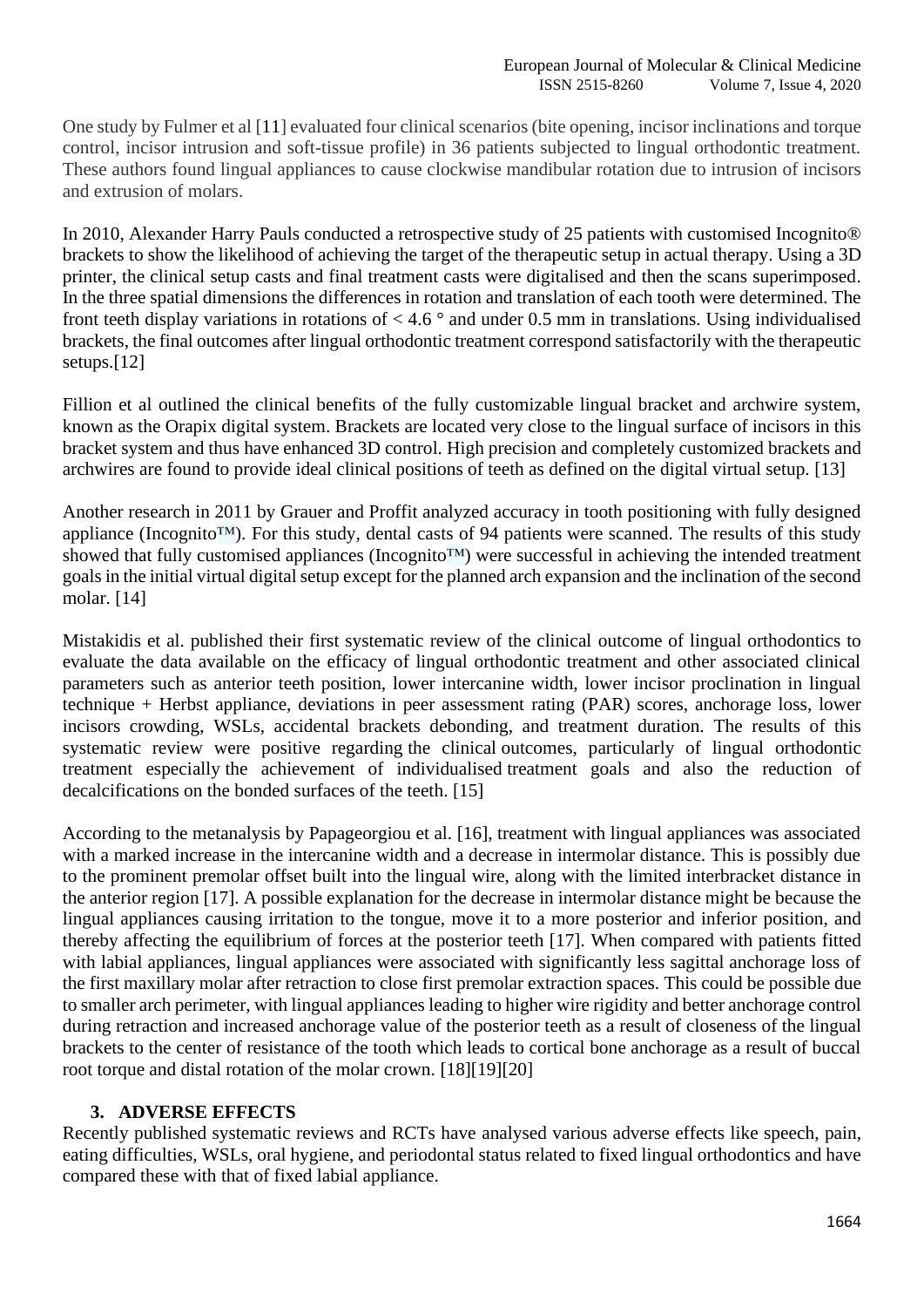# **Speech**

Both lingual and labial appliances have been shown to induce speech impediment but speech difficulties were more common with lingual than with labial systems as seen by objective auditory analysis and subjective questionnaire-based research. Patients with lingual appliances were more likely to show a perception of articulation change and avoidance of some forms of communication even after 3 months compared to patients with labial appliances. The patho-mechanism of speech impairment during lingual appliance therapy results from the contact area of the tongue being shifted further palatally as a result of the presence of lingual brackets. [16][21][22]

# **Pain**

The difference in the perception of pain in both techniques is that the patients with lingual appliances experienced more tongue pain, while those treated with labial appliances experienced more lip and cheek pain. Patients treated with lingual appliances have reported experiencing pain longer than those treated with labial appliance. [23][24] In a study by Caniklioglu et al., [25] two groups of 30 adolescent patients were asked to completed a seven-part survey with 12 questions 3 months after starting the treatment, evaluating intraoral discomfort; tongue-lip-cheek soreness; difficulties in eating, speech, and oral care; adaptation period; and general problems. In the lingual group, tongue soreness and speech difficulties were significantly greater than in the labial group, whereas cheek and lip soreness were greater in the labial group.

# **Eating difficulties**

In the systematic review by Ata-Ali et al. [9] eating problems were not found to be statistically more prevalent with lingual than with labial appliances. This was confirmed by another study in which there were no statistically significant differences in eating and oral care difficulties between the groups but there was more adherence of food particles in the lingual group. [25]

#### **White spot lesions**

Lingual fixed appliances are associated with reduced incidence of WSLs as compared to labial fixed appliance as reported by various studies including RCT and systematic reviews and this is considered to be a major advantage to the lingual system. An RCT conducted by van der Veen *et al*. in 2010, reported that the number of new WSLs developing or progressing on brackets fixed on labial or buccal surfaces was 5 times higher than the number of new WSL developing or progressing on fixed lingual surfaces. Wiechmann *et al*. in 2015, in their study on completely customized fixed lingual appliance also found distinctly reduced occurence of WSLs. [9][6][26][27]

# **Oral Hygiene and Periodontal Status**

Long *et al*. in their systemic review revealed that the prevalence of oral hygiene problems was similar within the first 3 months between lingual and labial fixed appliance.[21] Ata-Ali *et al.* in their meta-analysis, found a greater compromise in oral hygiene levels with the lingual appliance. They analyzed the clinical findings like bleeding on probing, plaque index, and probe depth, and microbiological findings like detection of *Aggregatibacter actinomycetemcomitans* and *Porphyromonas gingivalis* in crevicular fluid. The study concluded that lingual orthodontics significantly worsen these parameters.[9] One split-mouth study tested clinical periodontal and microbial indices before bonding and 4 weeks after bonding of lingual appliances and concluded that plaque index and bleeding on probing significantly increased in this period in the bonded sites, however no significant difference was detected for pocket depth and periodonto-pathogenic bacteria. [28]

# **4. CONCLUSION:**

Lingual orthodontics have some advantages and disadvantages relative to labial orthodontics. Lingual appliances may be more effective than labial appliances in achieving intrusion of anterior teeth, maxillary arch expansion, combining mandibular repositioning therapy with orthodontic movements and distalization of maxillary molars. They also show less sagittal anchorage loss in retraction mechanics. Lingual appliances show reduced intermolar width and increased intercanine width compared to labial appliances. Both lingual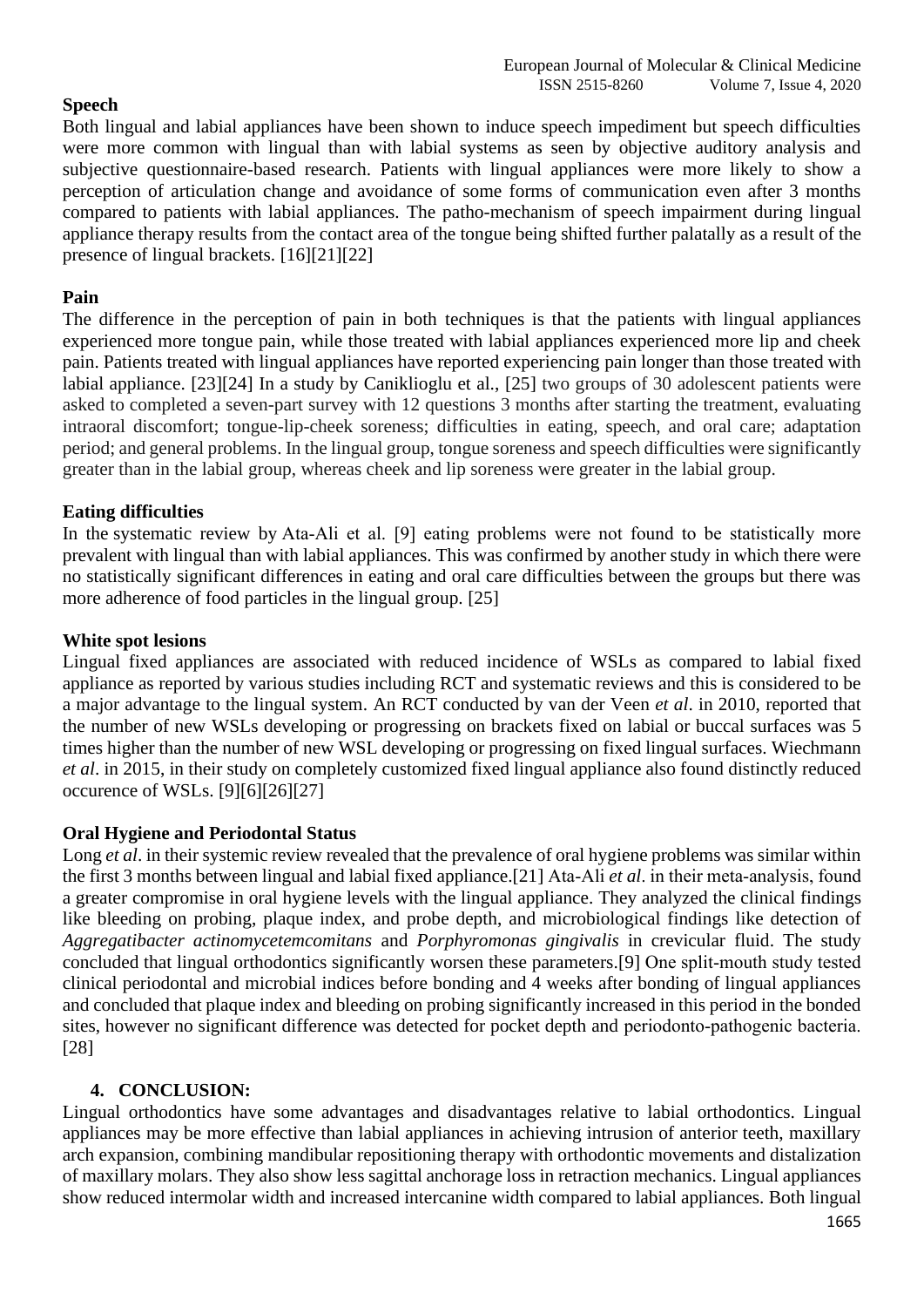ISSN 2515-8260 Volume 7, Issue 4, 2020 and labial appliances have been shown to induce some speech impediment but in the case of lingual brackets there is a higher degree of impairment due to bracket interference with the tongue. Both systems are associated with pain perception but the sites are different, tongue in the lingual system and cheek and lips in the labial system. Customized lingual brackets may be associated with less pain than with the pre-fabricated ones. There is some evidence that the lingual surfaces of the teeth are more resistant to early demineralization and caries. However, there is little evidence comparing lingual and labial appliances regarding treatment outcome.

# **5. REFERENCES:**

- [1] Gottlieb EL, Nelson AH, VOGELS III DS. 2001 JCO orthodontic practice study. J Clin Orthod. 2001;35:623-31.
- [2] Rosvall MD, Fields HW, Ziuchkovski J, Rosenstiel SF, Johnston WM. Attractiveness, acceptability, and value of orthodontic appliances. American Journal of Orthodontics and Dentofacial Orthopedics. 2009 Mar 1;135(3):276-e1.
- [3] Fujita K. New orthodontic treatment with lingual bracket mushroom arch wire appliance. American Journal of Orthodontics and Dentofacial Orthopedics. 1979 Dec 1;76(6):657-75.
- [4] Echarri P. Revisiting the history of lingual orthodontics: a basis for the future. InSeminars in Orthodontics 2006 Sep 1 (Vol. 12, No. 3, pp. 153-159). WB Saunders.
- [5] Reimann S, Keilig L, Jäger A, Bourauel C. Biomechanical finite-element investigation of the position of the centre of resistance of the upper incisors. The European Journal of Orthodontics. 2007 Jun 1;29(3):219-24.
- [6] Yoshida N, Koga Y, Mimaki N, Kobayashi K. In vivo determination of the centres of resistance of maxillary anterior teeth subjected to retraction forces. The European Journal of Orthodontics. 2001 Oct 1;23(5):529-34.
- [7] Nyashin Y, Nyashin M, Osipenko M, Lokhov V, Dubinin A, Rammerstorfer F, Zhurov A. Centre of resistance and centre of rotation of a tooth: experimental determination, computer simulation and the effect of tissue nonlinearity. Computer methods in biomechanics and biomedical engineering. 2016 Feb 17;19(3):229-39.
- [8] Saini P, Sharma H, Kalha AS, Chandna AK. The current evidence and implications of lingual orthodontics. Journal of Indian Orthodontic Society. 2016 Dec;50:4-9.
- [9] Ata-Ali, F., Cobo, T., De Carlos, F. *et al.* Are there differences in treatment effects between labial and lingual fixed orthodontic appliances? A systematic review and meta-analysis. *BMC Oral Health* **17,** 133 (2017)
- [10] Gorman JC, Smith RJ. Comparison of treatment effects with labial and lingual fixed appliances. Am J Orthod Dentofac Orthop. 1991;99:202–9.
- [11] Fulmer DT, Kuftinec MM. Cephalometric appraisal of patients treated with fixed lingual orthodontic appliances: historic review and analysis of cases. Am J Orthod Dentofac Orthop. 1989;95:514–20.
- [12] Pauls AH. Therapeutic accuracy of individualized brackets in lingual orthodontics. J Orofac Orthop 2010;71:348‑61.
- [13] Fillion D. Clinical advantages of the Orapix-straight wire lingual technique. Int Orthod 2010;8:125‑51.
- [14] Grauer D, Proffit WR. Accuracy in tooth positioning with a fully customized lingual orthodontic appliance. Am J Orthod Dentofacial Orthop 2011;140:433‑43.
- [15] Mistakidis I, Katib H, Vasilakos G, Kloukos D, Gkantidis N. Clinical outcomes of lingual orthodontic treatment: A systematic review. Eur J Orthod 2016;38:447‑58.